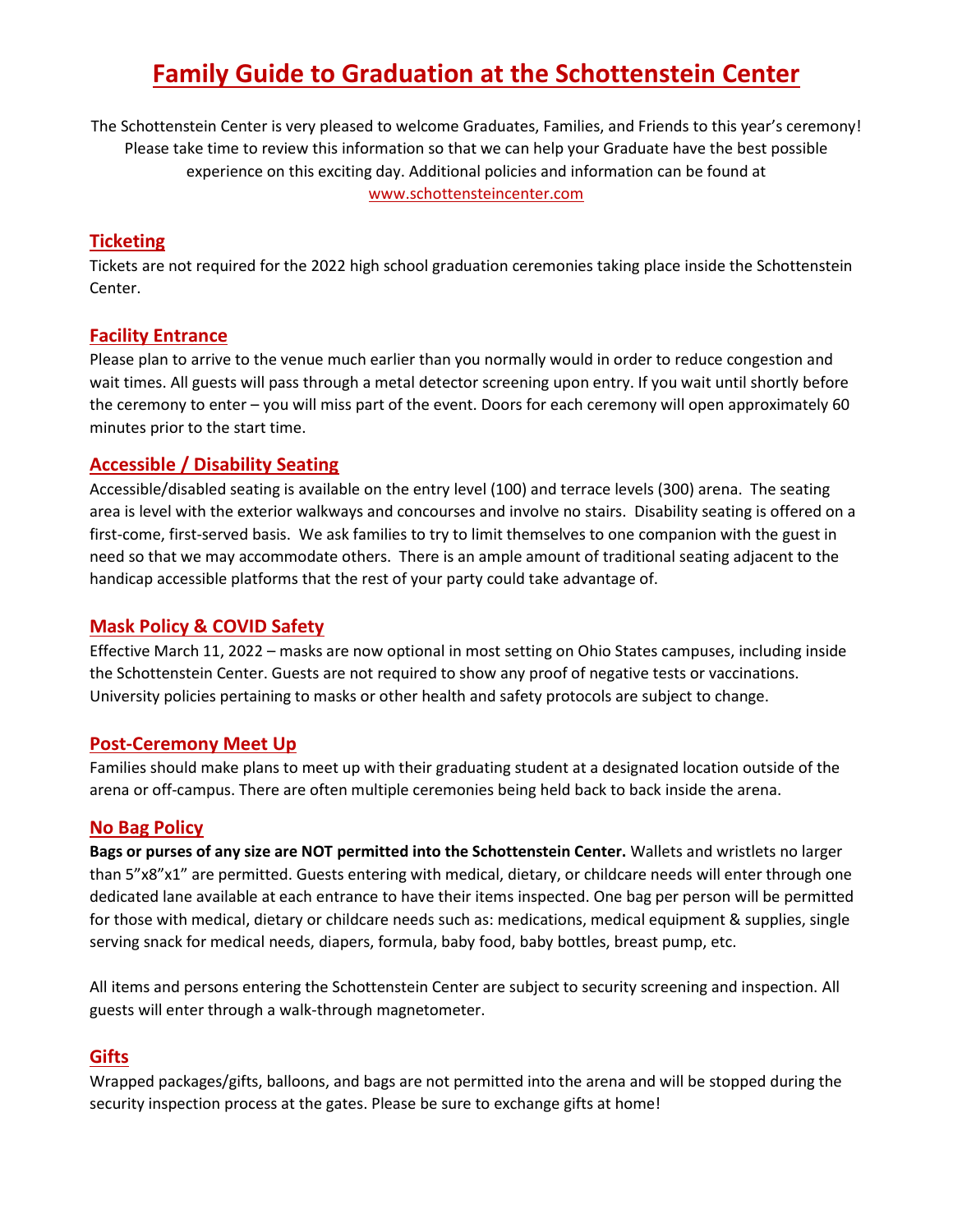# **Permitted Items**

- Binoculars (without cases)
- Body worn baby carriers
- Bottles that are clear, plastic, and empty
- Cameras and video recording devices
- Coats & jackets (worn or carried)
- Mobility devices (such as canes, crutches, walkers, rollators, wheelchairs, scooters)
- Wallets, wristlets, or clutches no larger than 5x8x1"
- One bag per person will be permitted for those with medical, dietary or childcare needs such as: medications, medical equipment & supplies, single serving snack for medical needs, diapers, formula, baby food, baby bottles, breast pump, etc.

# **Prohibited Items/ Security Screening**

Guests are subject to inspection of person, parcels, bags, and clothing capable of concealing prohibited items. Guests may refuse inspections but management reserves the right to refuse entry. Guests that are found at screening or inside the arena with prohibited items are subject to Ohio Law and/or ejection from the arena. Prohibited items may be confiscated. Guests will be asked to comply with all screenings, i.e. removal of hats, emptying of metal from pockets and entry through metal detectors.

#### **Other prohibited items include:**

- All bags (including but not limited to backpacks, fanny packs, purses, string or 'cinch' bags, messenger bags, crossbody bags, camera bags, briefcases, grocery bags, roll bags, binocular cases, duffle bags or any other bags)
- Banners, flags, posters, and signs that interfere with the viewing of other guests
- Clothing with profane, inappropriate or abusive language
- Containers (common examples include but are not limited to hard sided coolers, soft pack coolers, ice chests, picnic baskets, cans, heavy plastic or glass bottles, thermoses)
- Confetti, streamers, glitter, balloons
- Firearms. Weapons are not permitted in the arena/stadium. Possession of a firearm or weapon is strictly forbidden. Possession of a weapon will result in immediate confiscation, ejection and/or possible arrest. Off-duty law enforcement: click here for [concealed-carry](https://dps.osu.edu/concealed-carry) policy
- Fireworks or explosives
- Food and beverages
- Illegal drugs
- Inflatables (balls, balloons, etc.)
- Markers or Paint
- Monopods and tripods
- Noisemaking devices (common examples include but are not limited to whistles, air horns, bull horns, blow horns, musical instruments, kazoos, bugles, cow bells, thunder sticks, sirens, milk jugs with rocks or coins, and stereos)
- Sticks, Poles, Pipes or Selfie sticks
- Weapons or items that mimic weapons including but not limited to: (aerosol cans, mace, pepper spray, lighters, matches, firearms, including CCW permit holders, fireworks, pocket knives, knives, spiked bracelets, brass knuckles, martial arts weapons, stun guns, squirt guns, super soakers and chains) or any item deemed dangerous or inappropriate.
- Wrapped gifts or packages
- Anything deemed by management to pose a safety hazard or diminish the enjoyment of an event by other guests.